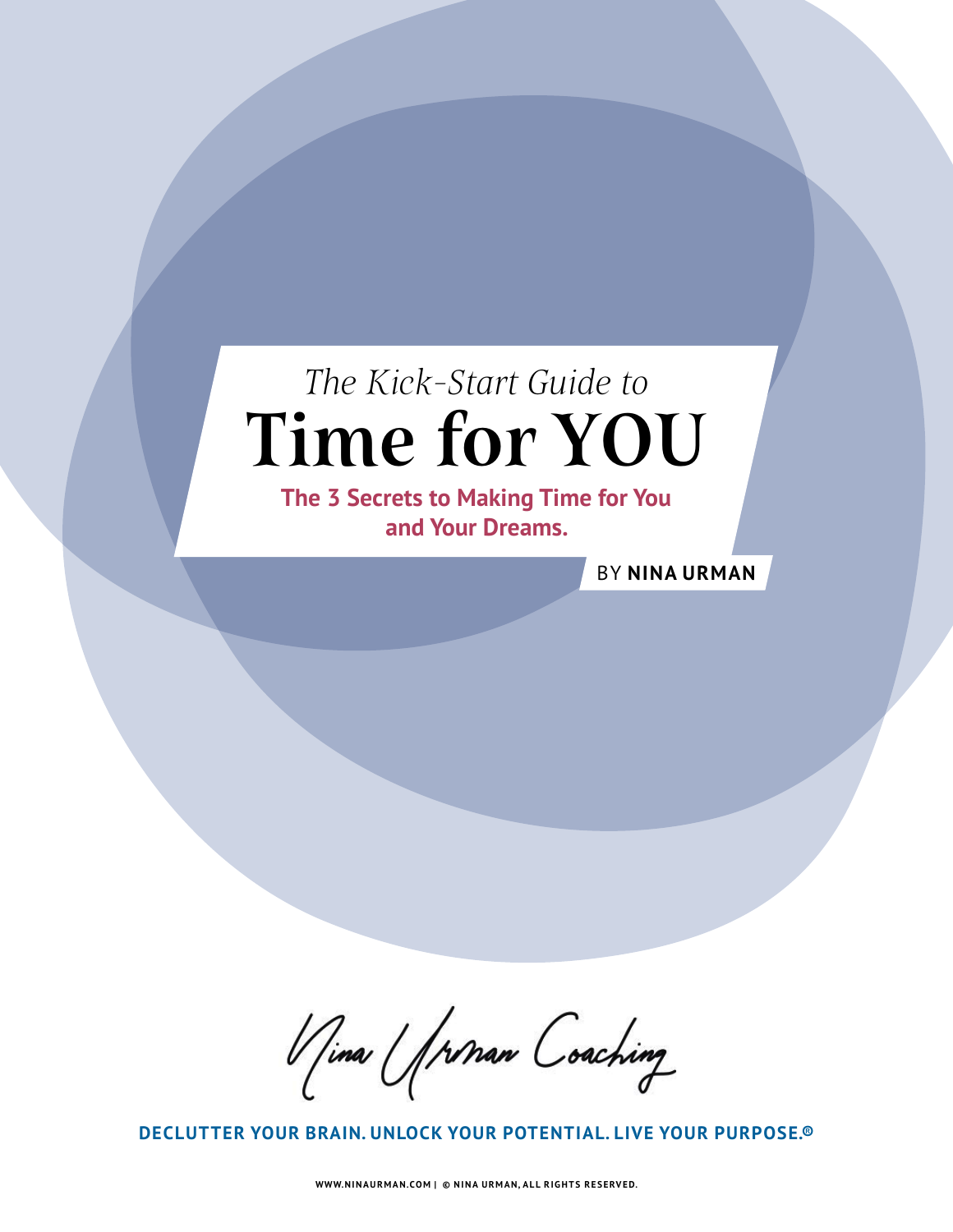# Are you ready?

#### **It is Time. Time for a change. Time for YOU.**

Being a High-Achieving Woman sounds powerful to the outside world. But let me ask you: *How does it really feel?*

**Are you comfortable** with your thoughts and beliefs about yourself and what you can create in this world?

**Intellectually, you know** that you are strong, capable, and powerful and can achieve anything you want. But are you often overwhelmed by self-critical, anxious thoughts, fear and stress?

**Do you ever resent** your partner's demanding role and wonder when the time will come for your dreams and desires?

**And where is your time going anyway?** For years you have been taking care of everyone else—you've earned the right to a Best Supporting Actress award.

**But deep inside there is something missing.**

**You have a burning desire to start your own business or bring a personal project to life.** But you doubt yourself and wonder how you could ever FIND THE TIME.

**It's TIME to shed the things that are holding you back**: No more self-doubt, no more insecurity, no more wasting time on perfectionism and procrastination.

# Take the first step

*The 3 Secrets to TIME FOR YOU Kick-Start Guide + Video Course for High-Achieving Women* is the first step to truly becoming the CEO of Your Life, allowing you to discover your power and live your purpose.

**Learn these 3 Secrets by watching each of my three videos** as soon as they arrive in your inbox, over the next three days.

**Don't wait to watch!** There are only THREE keys you need to know to start creating TIME and believing in yourself. I'll teach them to you quickly and you'll be able to start doing them immediately.

**They are common sense:** simple but profound concepts. I will provide an exercise to help you integrate and practice each one and will introduce several questions. Your answers will help you understand how to apply the Three Secrets to your life.

**The best part is that you already have the answers inside you!**  You just need to detach from the things that have been holding you back and I will help you learn how.

**Your LIFE starts NOW, and you can do this: it's finally YOUR TURN to do YOUR Thing!**



As the CEO and Founder of *InsideOut Coaching*, Nina Urman is **The Confidence Coach for High-Achieving Women**.

As a former professional tennis player and a life-strategist with 10+ years of experience delivering transformations, Nina supports **High-Achieving Women** around the world, helping them to tap into the highest expression of themselves so they can live extraordinary lives on ALL levels.

She thinks in English, feels in Russian, organizes in German, speaks fluent French and coaches in all four languages.

Nina's holistic InsideOut-Coaching Method and laser-like tools ignite real change that lasts a lifetime.

Nina has a Masters Degree in Finance & Strategy and International Relations from Sciences Po and MGIMO and is a Certified Executive and Life-Coach.

 As a high-achiever herself, Nina has a wealth of experience managing a career and a thriving blended family with three young children and four stepchildren.